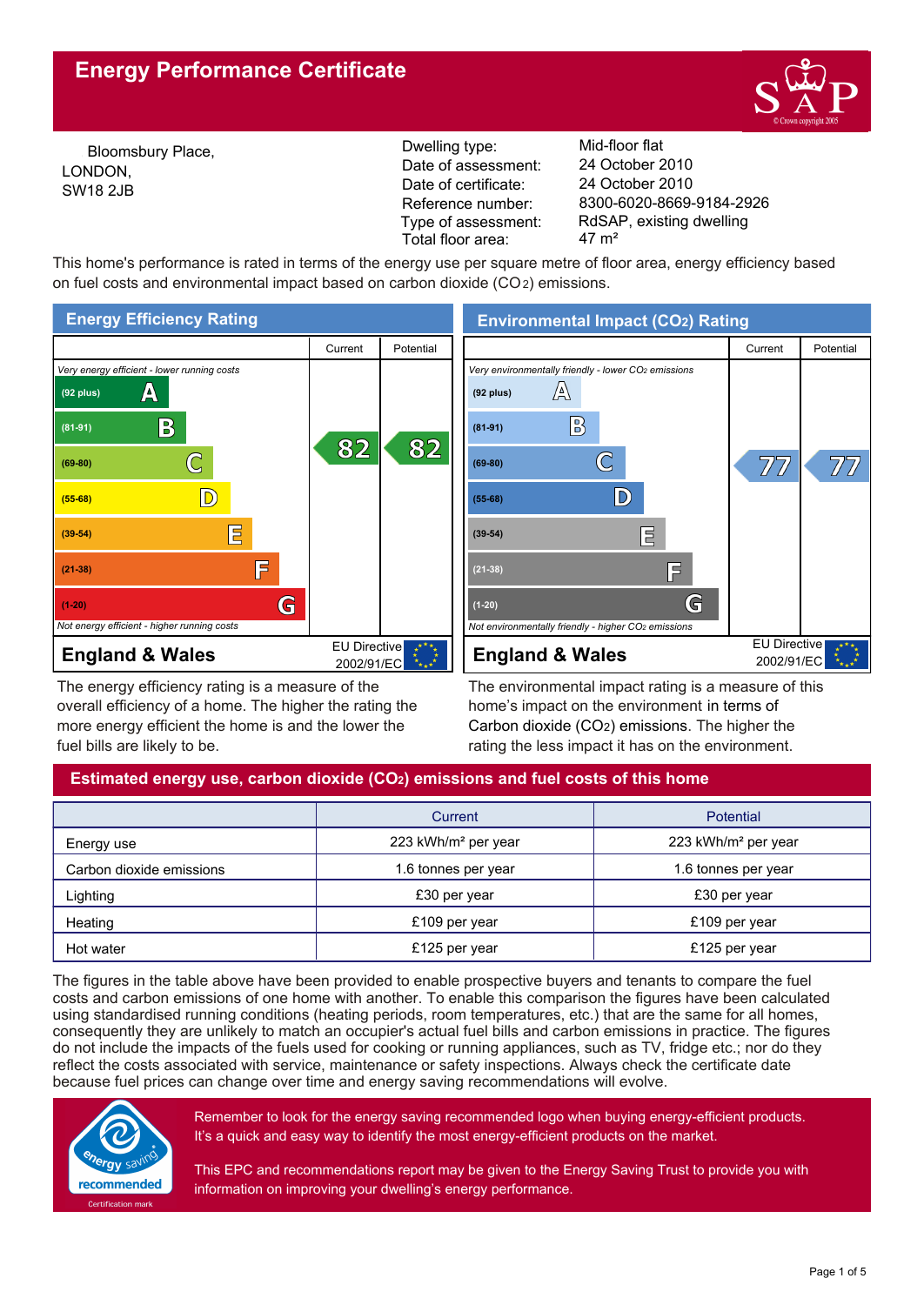### **About this document**

The Energy Performance Certificate for this dwelling was produced following an energy assessment undertaken by a qualified assessor, accredited by Elmhurst Energy Systems Ltd, to a scheme authorised by the Government. This certificate was produced using the RdSAP 2005 assessment methodology and has been produced under the Energy Performance of Buildings (Certificates and Inspections) (England and Wales) Regulations 2007 as amended. A copy of the certificate has been lodged on a national register.

| Assessor's accreditation number: | EES/003064                                        |
|----------------------------------|---------------------------------------------------|
| Assessor's name:                 | Mr. Toni Burridge                                 |
| Company name/trading name:       | <b>EPC Worx</b>                                   |
| Address:                         | 3 Devonport Road, Stoke, Plymouth, Devon, PL3 4DJ |
| Phone number:                    | 01752 560476                                      |
| Fax number:                      |                                                   |
| E-mail address:                  | admin@epcworx.com                                 |
| Related party disclosure:        | No related party                                  |

### **If you have a complaint or wish to confirm that the certificate is genuine**

Details of the assessor and the relevant accreditation scheme are as above. You can get contact details of the accreditation scheme from their website at www.elmhurstenergy.co.uk together with details of their procedures for confirming authenticity of a certificate and for making a complaint.

### **About the building's performance ratings**

The ratings on the certificate provide a measure of the building's overall energy efficiency and its environmental impact, calculated in accordance with a national methodology that takes into account factors such as insulation, heating and hot water systems, ventilation and fuels used. The average Energy Efficiency Rating for a dwelling in England and Wales is band E (rating 46).

Not all buildings are used in the same way, so energy ratings use 'standard occupancy' assumptions which may be different from the specific way you use your home. Different methods of calculation are used for homes and for other buildings. Details can be found at www.communities.gov.uk/epbd.

Buildings that are more energy efficient use less energy, save money and help protect the environment. A building with a rating of 100 would cost almost nothing to heat and light and would cause almost no carbon emissions. The potential ratings on the certificate describe how close this building could get to 100 if all the cost effective recommended improvements were implemented.

## **About the impact of buildings on the environment**

One of the biggest contributors to global warming is carbon dioxide. The way we use energy in buildings causes emissions of carbon. The energy we use for heating, lighting and power in homes produces over a quarter of the UK's carbon dioxide emissions and other buildings produce a further one-sixth.

The average household causes about 6 tonnes of carbon dioxide every year. Adopting the recommendations in this report can reduce emissions and protect the environment. You could reduce emissions even more by switching to renewable energy sources. In addition there are many simple everyday measures that will save money, improve comfort and reduce the impact on the environment. Some examples are given at the end of this report.

## **Visit the Department for Communities and Local Government website at www.communities.gov.uk/epbd to:**

- Find how to confirm the authenticity of an energy performance certificate •
- Find how to make a complaint about a certificate or the assessor who produced it •
- Learn more about the national register where this certificate has been lodged the Department is the controller of the data on the register for Data Protection Act 1998 purposes
- Learn more about energy efficiency and reducing energy consumption •

Further information about Energy Performance Certificates can be found under Frequently Asked Questions at www.epcregister.com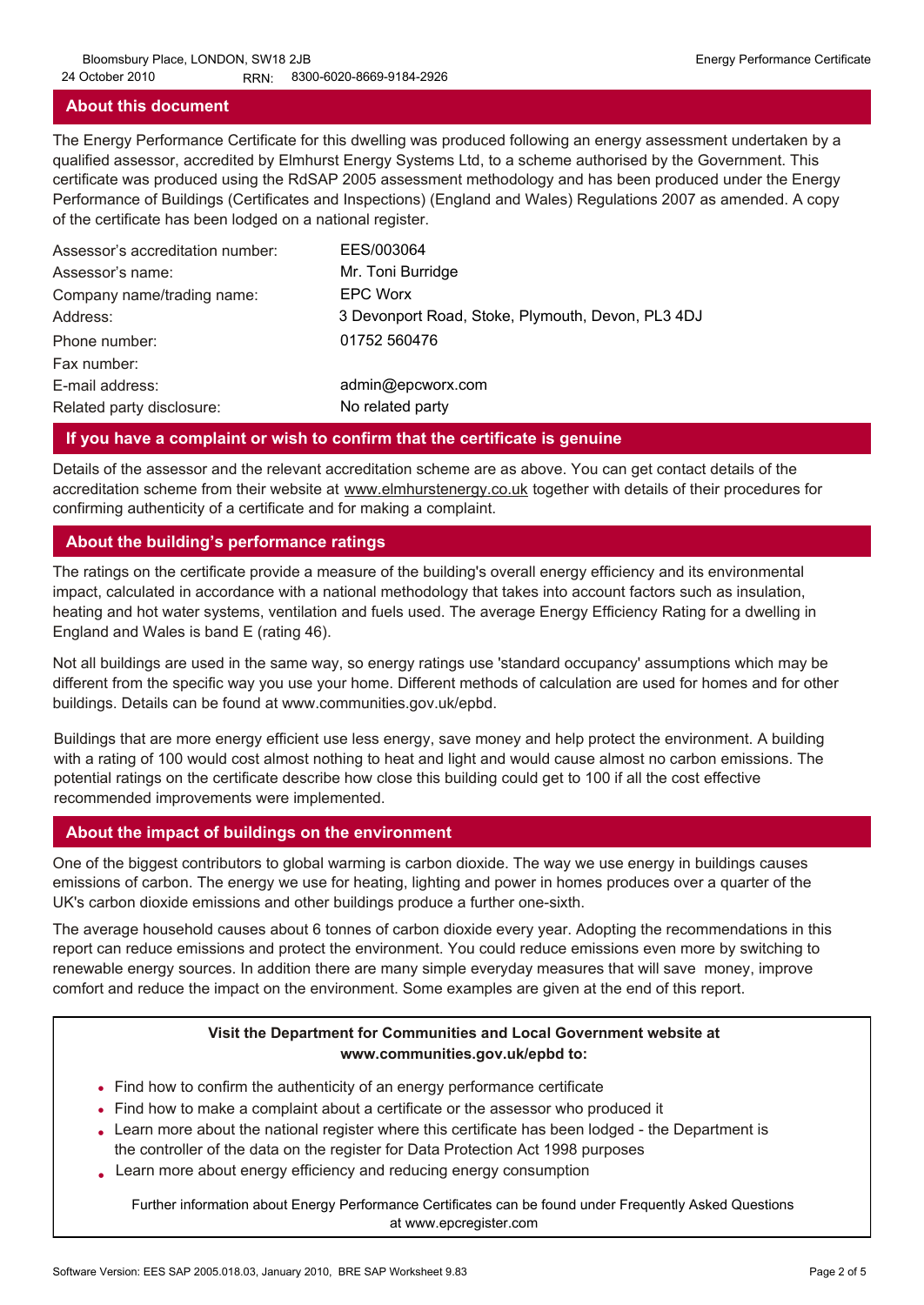## Recommended measures to improve this home's energy performance

Bloomsbury Place. LONDON, SW18 2JB

Date of certificate:

Reference number: 8300-6020-8669-9184-2926 24 October 2010

## **Summary of this home's energy performance related features**

The table below gives an assessment of the key individual elements that have an impact on this home's energy and environmental performance. Each element is assessed by the national calculation methodology against the following scale: Very poor / Poor / Average / Good / Very good. The assessment does not take into consideration the physical condition of any element. 'Assumed' means that the insulation could not be inspected and an assumption has been made in the methodology based on age and type of construction.

| <b>Elements</b>                           | Description                                | Current performance      |               |
|-------------------------------------------|--------------------------------------------|--------------------------|---------------|
|                                           |                                            | <b>Energy Efficiency</b> | Environmental |
| Walls                                     | Cavity wall, as built, insulated (assumed) | Good                     | Good          |
| Roof                                      | (another dwelling above)                   |                          |               |
| Floor                                     | (other premises below)                     | $\qquad \qquad$          |               |
| <b>Windows</b>                            | Fully double glazed                        | Average                  | Average       |
| Main heating                              | Electric storage heaters                   | Average                  | Poor          |
| Main heating controls                     | Automatic charge control                   | Average                  | Average       |
| Secondary heating                         | Room heaters, electric                     |                          |               |
| Hot water                                 | Electric immersion, off-peak               | Poor                     | Poor          |
| Lighting                                  | Low energy lighting in all fixed outlets   | Very good                | Very good     |
| Current energy efficiency rating          |                                            | <b>B</b> 82              |               |
| Current environmental impact (CO2) rating |                                            |                          | C 77          |
|                                           |                                            |                          |               |

### **Low and zero carbon energy sources**

None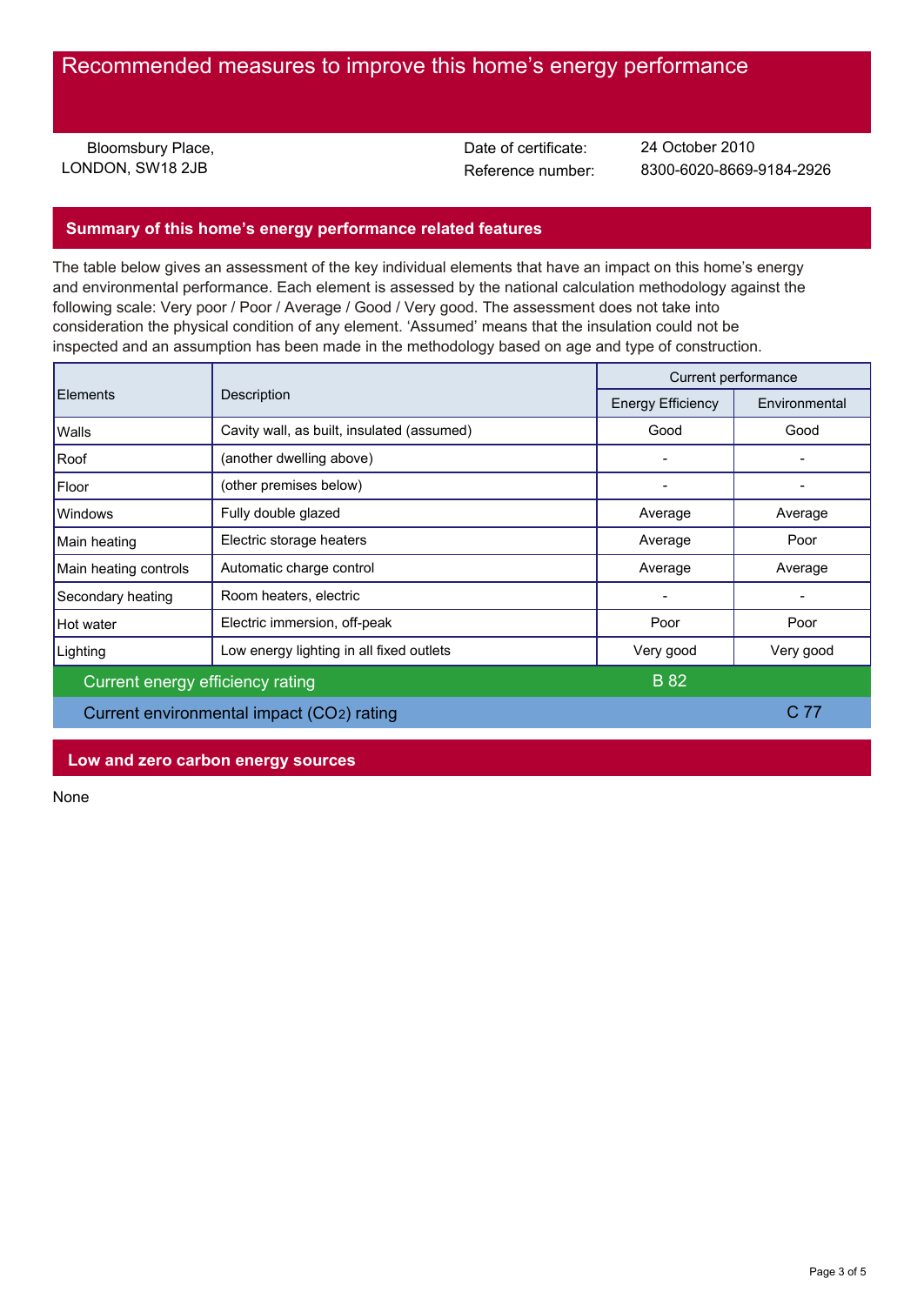## **Recommendations**

None

**Further measures to achieve even higher standards**

None